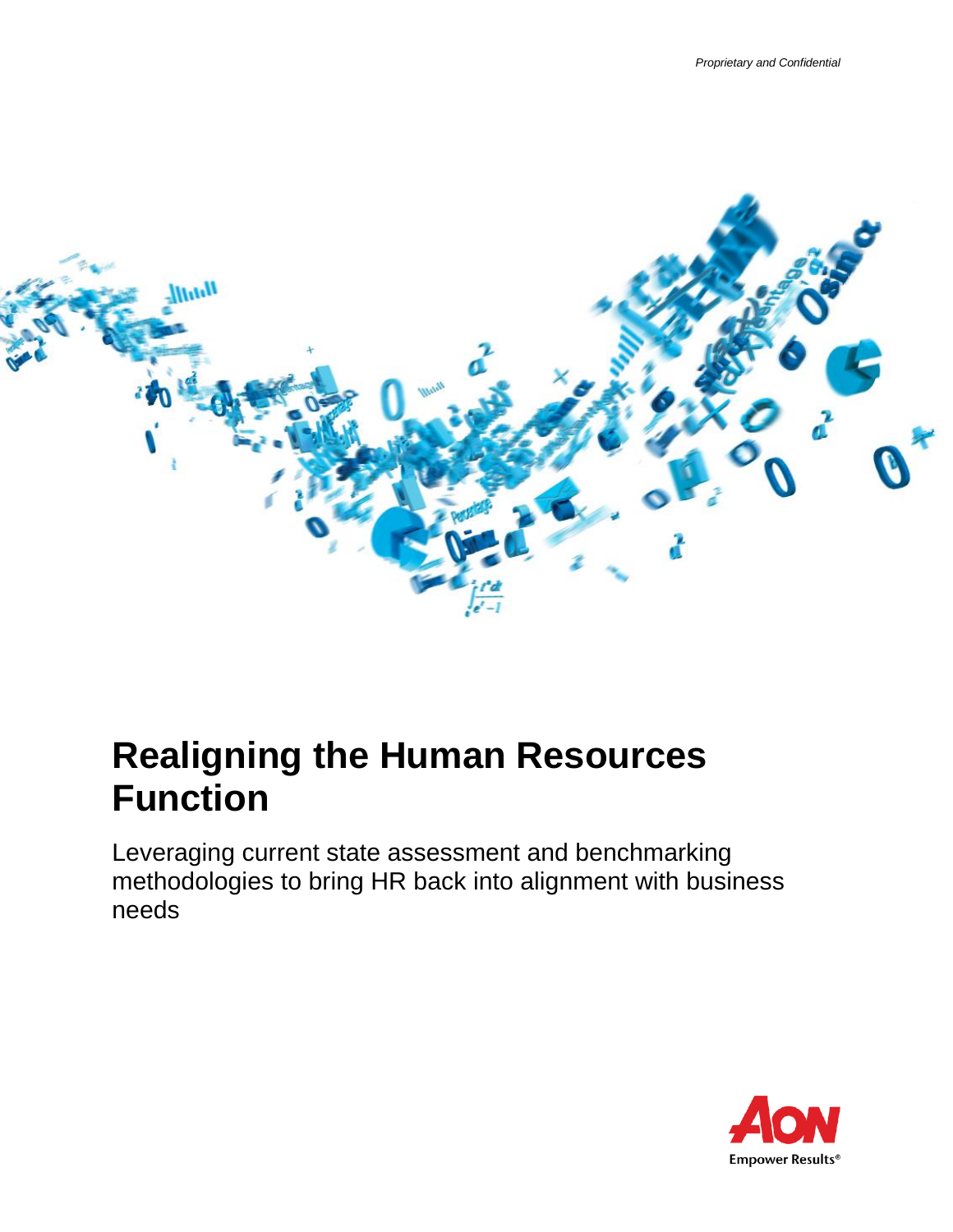### The Challenge

It is an exciting time in the HR community, as members no longer need to push to get a seat at the table and are considered significant drivers of change and value. However, we must recognize that where the HR function stands today is, in many cases, the result of multiple years of cost-cutting initiatives. After already achieving a lean state of operation, it is not uncommon to find that HR size and cost has been reduced even further. Yet, just when organizations have tirelessly worked to minimize costs as much as possible, executives have become even more aware of the importance of HR within firms, where talent is a crucial asset. As a result, firms are consistently asking HR to take on larger, more strategic roles, requiring the function to now do more with even less. The expectations for HR have never been higher—from implementing new talent strategies, to leveraging analytics for decision making, redefining the employee experience to meet increasingly complex global and generational demands, and being stewards of culture and change management.

The outcome of these two contradictory mandates—"lower costs" and "contribute more"—has left firms scattered across a broad spectrum of HR operating models and actual contributions to the business. Many HR functions find themselves seesawing back and forth between centralizing and de-centralizing, functionalizing and creating centers of expertise, and driving self-service and retaining high-touch support, all while engaging in an increasingly intense war for talent and trying to keep pace with a dynamic business environment. It's no wonder that many HR functions lose sight of their strategic priorities and find that, after long cycles of focusing inward, the business has evolved without them, leaving their structure and solutions misaligned with the business' needs.

As we look across a set of high-performing financial services, FinTech, and professional services firms, we see widely disparate outcomes, with some institutions spending as little as \$500 per employee to provide HR services, and others spending ten times that or more. Similarly, ratios of the number of heads supported by HR range from as low as 20:1 to as high as 100:1. Interestingly, our data indicates that while there are links between organization size or industry sector and HR support ratios and costs, there are many organizations that don't fully realize the efficiencies of scale that could be gained through optimization.

As HR becomes increasingly misaligned with the organization, it faces the following challenges:

- **Increasing employee frustration,** driven by ineffective processes that lack easily accessible and relevant HR support and information, and a decentralized web of systems that may not be integrated.
- **Fragmented and siloed HR structures** that no longer align to the business, hinder the ability to mobilize resources across the function, and prevent a cohesive HR function strategy.
- **Inability to meet business needs,** resulting from a mismatch of needs and capabilities, a reactive vs. proactive HR function, and an inward program focus, as opposed to a scalable outcome structure enabling an agile HR function.

Amid fighting many battles, only some of which are mentioned above, HR leaders ultimately need to pause and return the focus to a strategic level, where the following sequential questions can be addressed:

- 1. What is our business strategy, its implications for our talent strategy, and what is the role of HR in enabling both?
- 2. How is our HR function performing today? Are we focused on and investing in the right priorities?
- 3. What do we need to change in our operating model to better support the business?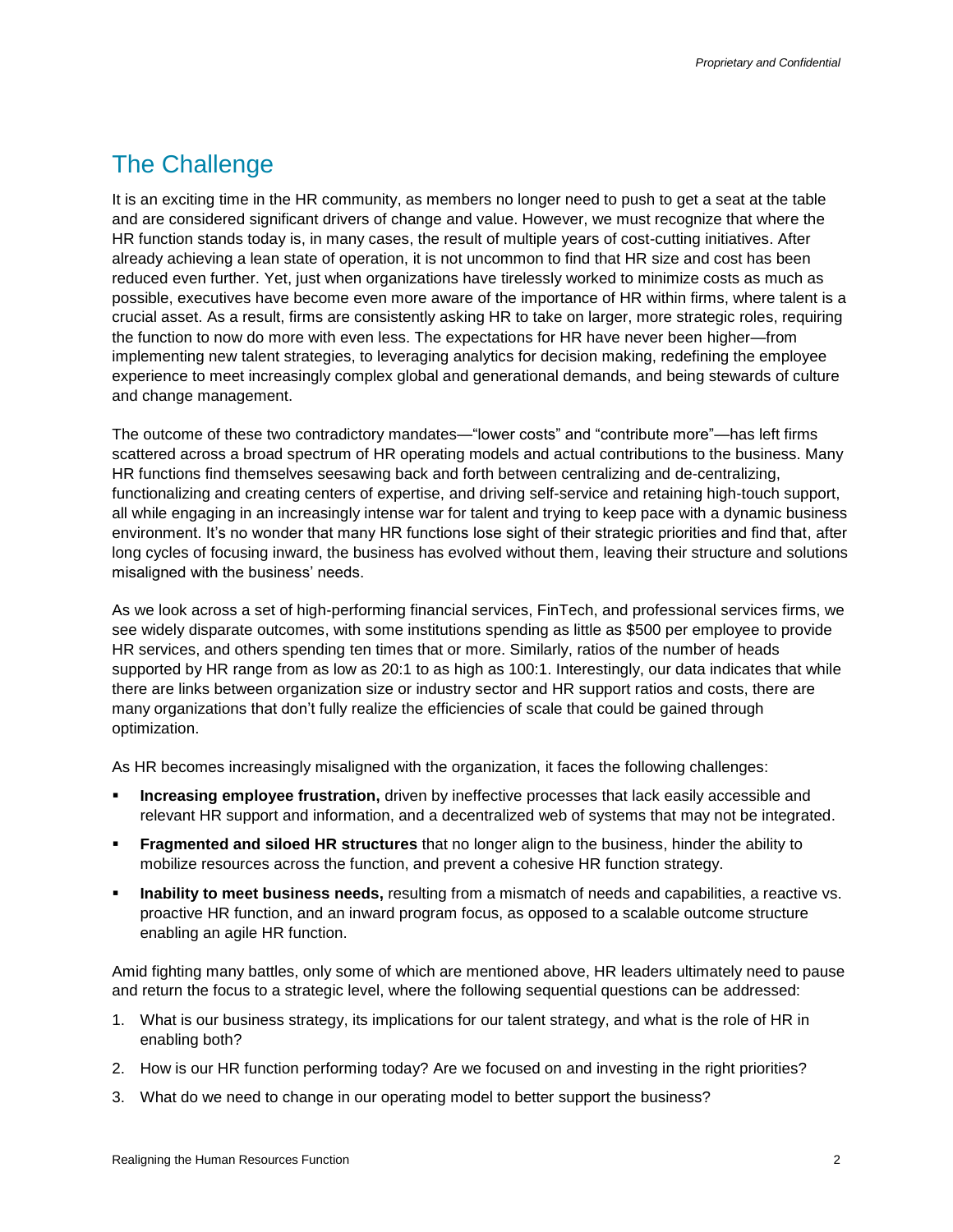## The Solution

To answer these questions, HR must follow a process of current state assessment and refinement:



Understanding your current state is a critical factor in any HR optimization or realignment effort to establish a baseline measurement rooted in data and fact, as opposed to hearsay and past experience.

So, where should you begin? It is crucial to gather input from a variety of sources to understand the path forward. Insight from multiple sources that are internal and external to the HR function and organization, can provide a more complete perspective on what the function looks like now and what it should look like in the future. We recommend collecting and analyzing the following data as part of any complete HR assessment.

- Your **business strategy** should heavily inform any future state and path forward for the HR function. Further, your business strategy should influence your **talent strategy**. If one does not exist, a clearly articulated talent strategy can be helpful in aligning executives and HR on talent priorities.
- **In-depth audit and benchmarking** of HR costs and structure against leading and comparable organizations is key. Beyond fundamental comparisons of cost and staffing levels relative to enterprise scale vs. peers, firms also will find value in understanding how HR should be organized—what the optimal mix of seniority is, what level of responsibility is needed in individual HR functions (business partners, compensation & benefits, talent acquisition, learning & development, HR operations, etc.), and for smaller, growing firms, what size team and what kind of capabilities they should plan to acquire at a given size and growth trajectory.
- **Stakeholder feedback** is critical to gain qualitative and quantitative insights into the perceived value and effectiveness of HR's services. Stakeholders typically include senior executives, people managers, employees, and select HR team members.
- An HR Activity survey can be used to outline and summarize how HR employees are spending their time across career level, region, and business unit.

#### **The Right People Focused on the Right Priorities**

- Up to 68% of HR's time is spent on administrative activities
- 36% of HR executives' time is misaligned to lowvalue tasks
- 35% of a typical HR function's activity could be automated, creating capacity for higher value activities

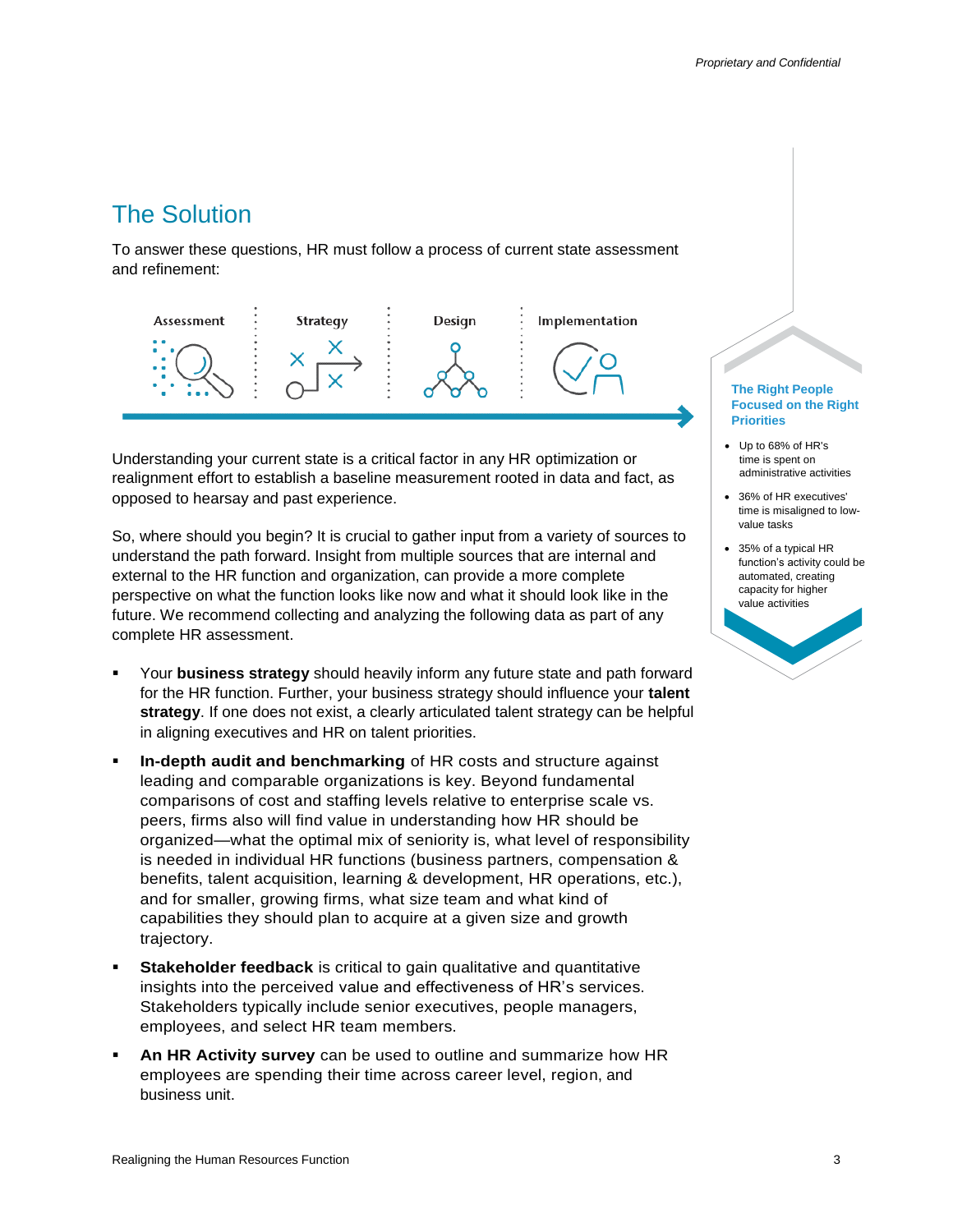After collecting and analyzing various input and data from your organization, it is time to strategize and complete your vision for the future. There are various models that represent a best-in-class HR function. What is most important is that the HR structure and model are tailored to fit your organization's needs. One size does not fit all.

Alignment with your business strategy, talent strategy, leading practices and benchmarks, and your HR talent's capabilities are all critical factors for designing your future state. It's not just about drawing the boxes and redesigning the work. These four key enablers for any HR function must also be addressed: leadership, governance, analytics, and technology.



## Taking Action

While establishing the right model and level of resources is a critical foundation for any HR function, simply having the right structure is not enough. There are other factors to consider for a holistic approach to be truly effective. As summarized in the image below, we recommend four critical objectives for any transformation effort: having the right people, aligning within the right model, ensuring you are equipped with the right capabilities, and being focused on delivering outside-in value and solutions to internal stakeholders.

|                                 | <b>The Right People</b>                                                                                                                                  | In the Right Model                                                                                                                                                                                                                                           | <b>Prepared to Deliver</b>                                                                                                                                                                               | <b>Customer-Centric Solutions</b>                                                                                                                                                                                                                              |
|---------------------------------|----------------------------------------------------------------------------------------------------------------------------------------------------------|--------------------------------------------------------------------------------------------------------------------------------------------------------------------------------------------------------------------------------------------------------------|----------------------------------------------------------------------------------------------------------------------------------------------------------------------------------------------------------|----------------------------------------------------------------------------------------------------------------------------------------------------------------------------------------------------------------------------------------------------------------|
| Like<br><b>What Great Looks</b> | • HR staff who think from the<br>outside in<br>• HRBPs with the right mindset<br>and aptitude to provide<br>business performance<br>consulting services  | • Well-designed HR operating<br>model with clearly defined<br>roles and flexible resource<br>deployment to meet<br>emerging business needs<br>• Clearly designed processes<br>that shift operational work to<br>the right resources                          | • HR staff with the right skills<br>and capabilities<br>• Alignment with business<br>leaders on the role for<br>HR in general and HRBPs<br>in particular                                                 | • Intuitive HR portal and other<br>tools to create a frictionless<br>customer experience<br>Access to the right data,<br>analytics, and insights<br>• Processes and capabilities<br>for driving strategic<br>initiatives and leading<br>organizational changes |
| <b>Critical Actions</b>         | • Develop the HR competency<br>model and career<br>progression frameworks<br>Assess and select HR staff<br>using leading practice<br>processes and tools | • Rethink governance to<br>ensure priorities are focused<br>on the right outcomes<br>• Implement leading-practice,<br>customer-centric service<br>delivery<br>• Develop HR interaction<br>models to address the gray<br>space and how teams<br>work together | • Build strategic change<br>management expertise,<br>methodology, and tools<br>• Identify and address HR<br>capability gaps<br>• Promote and operationalize<br>HR knowledge sharing and<br>collaboration | • Deploy intuitive and<br>flexible systems and tools<br>to meet evolving<br>organizational needs<br>• Design end-to-end<br>processes with the customer<br>experience as top of mind                                                                            |

Finally, with these critical pieces in place, HR leaders need to keep one more thing in mind—the HR function, like a business, is dynamic and must remain agile in order to grow with the firm and remain in alignment as objectives, priorities, and needs change over time. Leaders should foster a continuous improvement mindset in which they periodically assess and benchmark the function and adjust as necessary to ensure alignment with evolving business and talent strategies.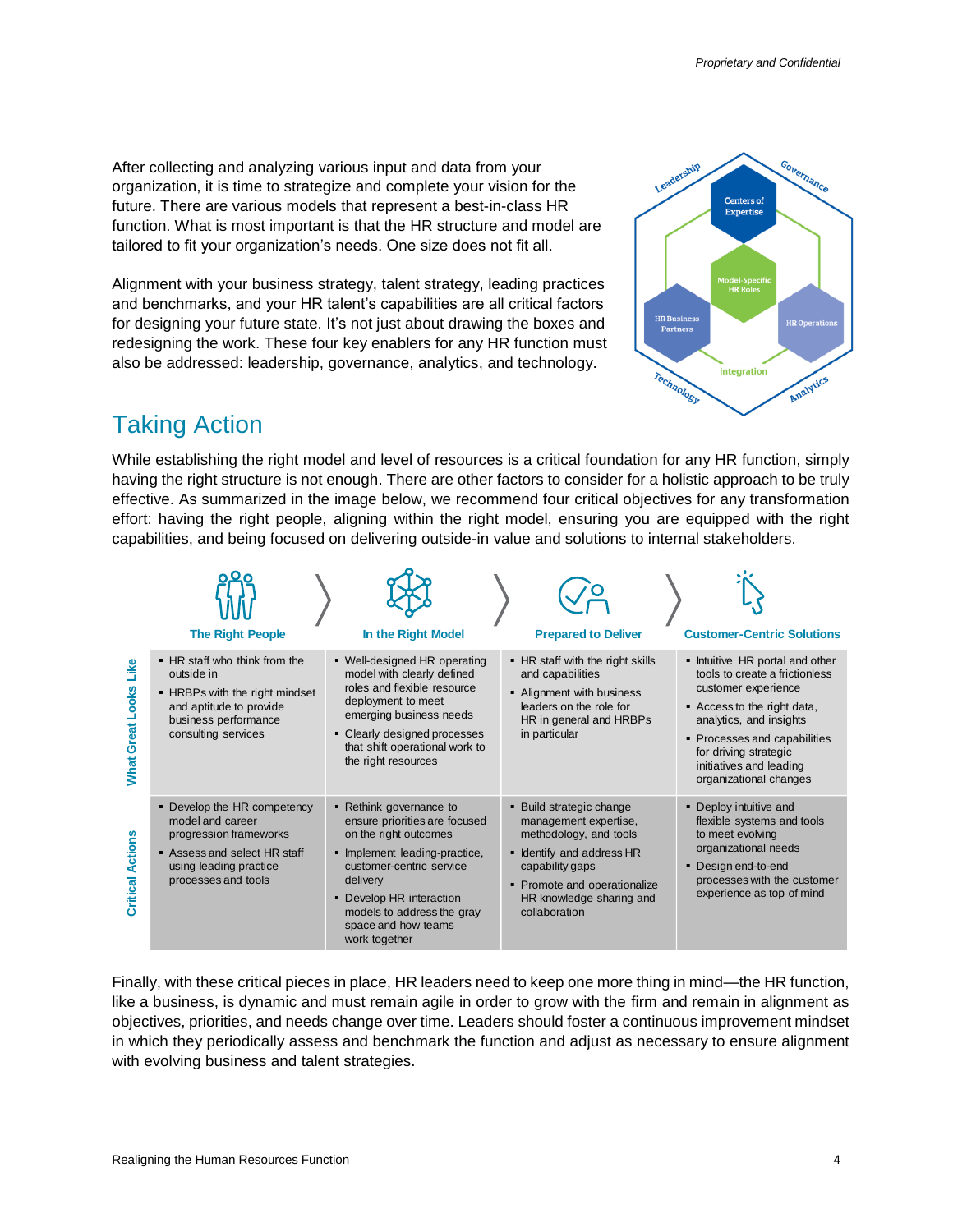# **Contacts**

**Ben Brantley, Senior Consultant, HR Effectiveness** Aon +1.212.441.1193 ben.brantley@aon.com

#### **Michael Martin, Partner, HR Effectiveness**

Aon +1.917.588.2792 michael.martin.6@aon.com

#### **Dave Smith, Associate Partner, McLagan**

Aon +1.203.602.1206 dsmith@mclagan.com